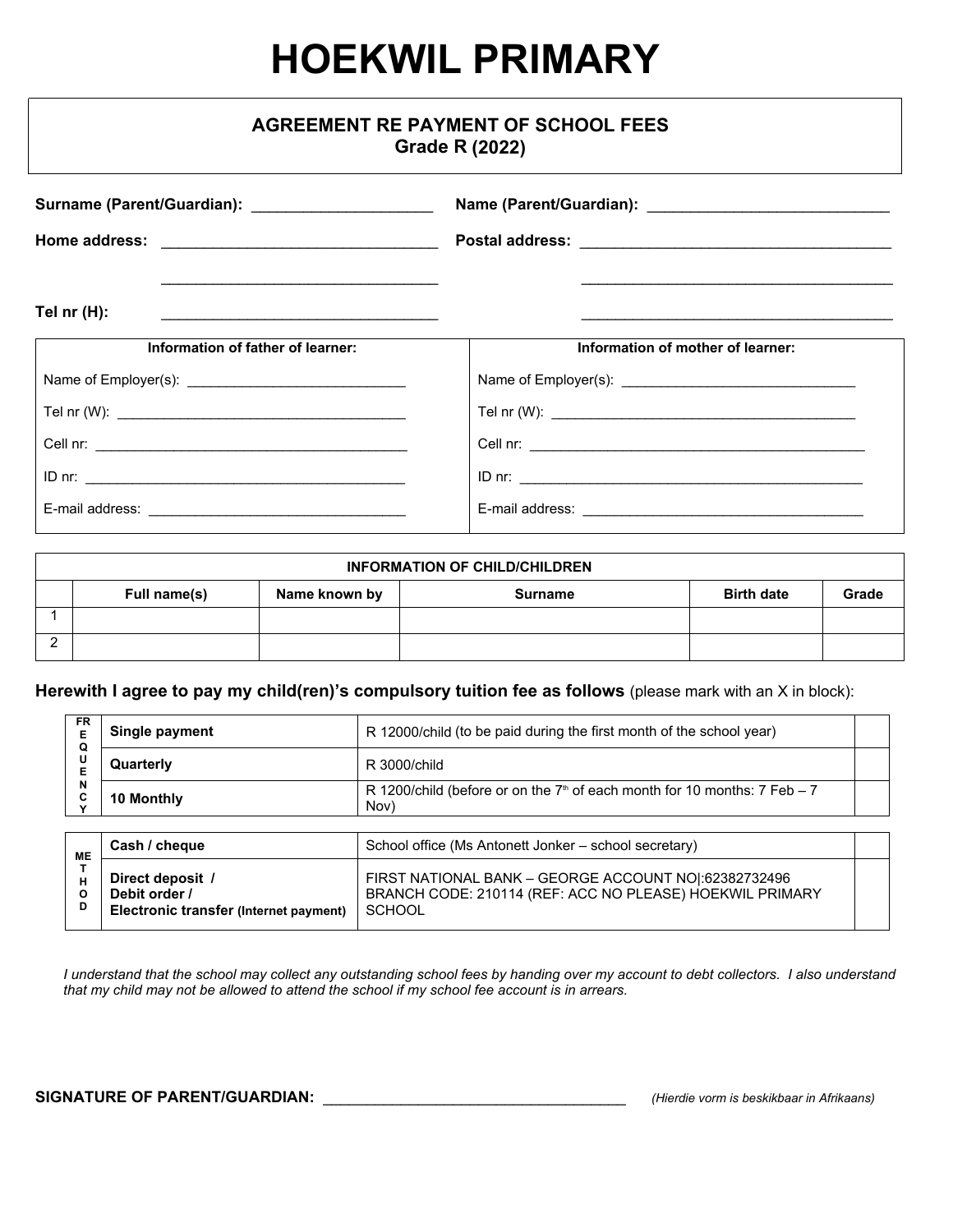## 1. PERSONAL INFORMATION

|                                                                                                                                                                                       |       | Prior attendance: (e.g. Nursery School)                                                                             |                   |  |  |  |
|---------------------------------------------------------------------------------------------------------------------------------------------------------------------------------------|-------|---------------------------------------------------------------------------------------------------------------------|-------------------|--|--|--|
|                                                                                                                                                                                       |       |                                                                                                                     |                   |  |  |  |
|                                                                                                                                                                                       |       | (e.g. Entry no: 397/86/1618-Photocopy of birth<br>certificate attached to the back of this page /<br>An individual) |                   |  |  |  |
|                                                                                                                                                                                       |       |                                                                                                                     |                   |  |  |  |
|                                                                                                                                                                                       |       |                                                                                                                     |                   |  |  |  |
| Foster care $\boxed{\phantom{1}}$ Adopted $\boxed{\phantom{1}}$ Orphan $\boxed{\phantom{1}}$ Legal guardianship $\boxed{\phantom{1}}$ authority $\boxed{\phantom{1}}$ (use X to mark) |       |                                                                                                                     |                   |  |  |  |
| Parents / Guardians                                                                                                                                                                   |       | Father / Guardian                                                                                                   | Mother / Guardian |  |  |  |
| Relationship to learner                                                                                                                                                               |       |                                                                                                                     |                   |  |  |  |
| Surname and Initials                                                                                                                                                                  |       |                                                                                                                     |                   |  |  |  |
| <b>Marital Status</b>                                                                                                                                                                 |       |                                                                                                                     |                   |  |  |  |
| Occupation (full / part time)<br>Physical address                                                                                                                                     |       |                                                                                                                     |                   |  |  |  |
|                                                                                                                                                                                       |       |                                                                                                                     |                   |  |  |  |
| Postal address                                                                                                                                                                        |       |                                                                                                                     |                   |  |  |  |
| Contact telephone numbers                                                                                                                                                             | Home: |                                                                                                                     | Home:             |  |  |  |
| Work:                                                                                                                                                                                 |       |                                                                                                                     | Work:             |  |  |  |
|                                                                                                                                                                                       | Cell: |                                                                                                                     | Cell:             |  |  |  |

| CONTACT PERSON (IN CASE OF EMERGENCY) |  |  |  |  |  |
|---------------------------------------|--|--|--|--|--|
|                                       |  |  |  |  |  |
|                                       |  |  |  |  |  |
|                                       |  |  |  |  |  |
|                                       |  |  |  |  |  |
|                                       |  |  |  |  |  |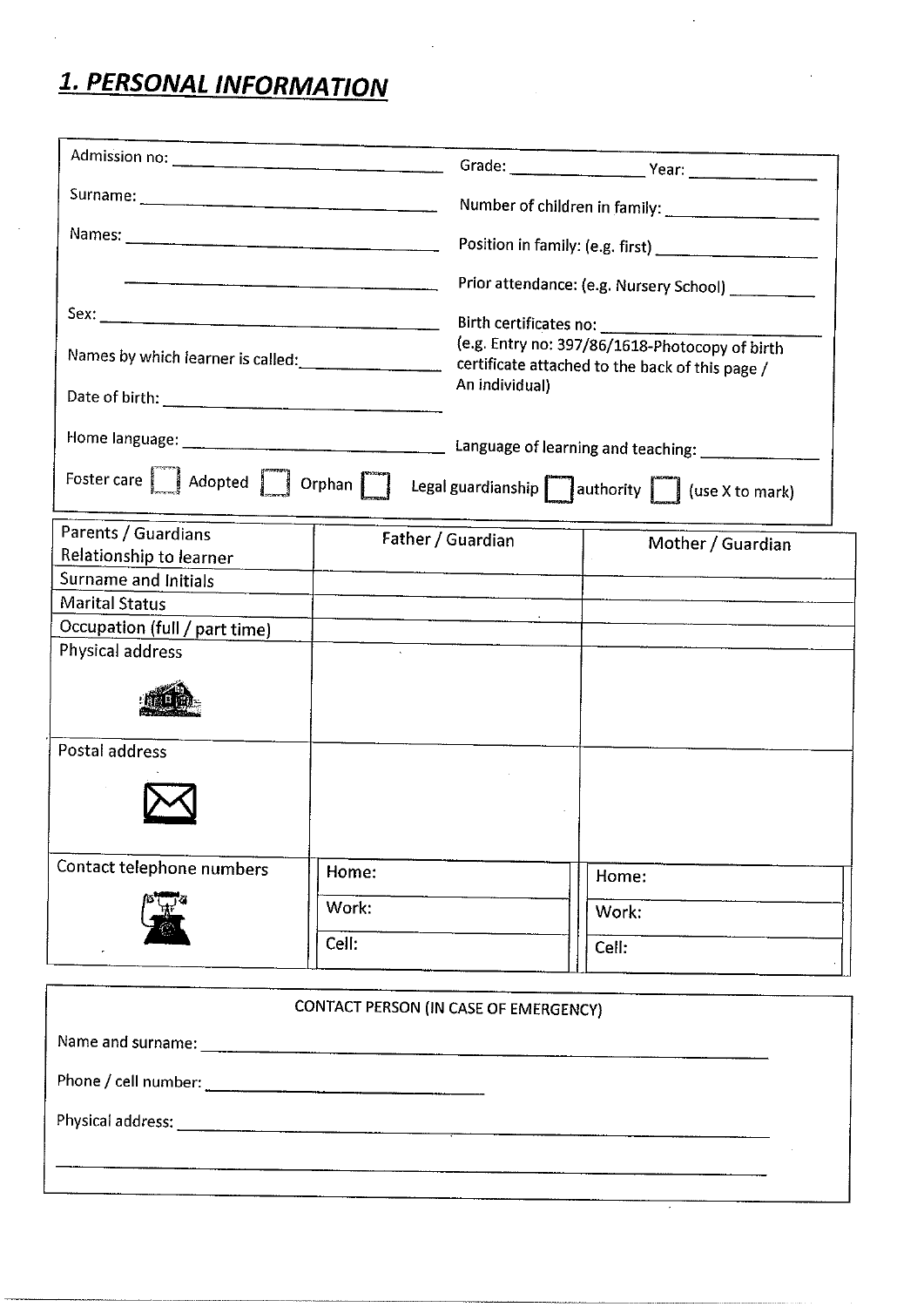## 2. PHYSICAL CONDITION / MEDICAL HISTORY.

Complete in PENCIL and update when there is a change.

| Clinic card submitted. Yes<br>(Use "X" to mark where applicable<br>no                                                                                                                                                         |
|-------------------------------------------------------------------------------------------------------------------------------------------------------------------------------------------------------------------------------|
|                                                                                                                                                                                                                               |
|                                                                                                                                                                                                                               |
|                                                                                                                                                                                                                               |
|                                                                                                                                                                                                                               |
| , in dimensional control of the construction of the construction of the construction of the construction of the construction of the construction of the construction of the construction of the construction of the construct |
|                                                                                                                                                                                                                               |
|                                                                                                                                                                                                                               |
|                                                                                                                                                                                                                               |
|                                                                                                                                                                                                                               |
| <u> 1980 - Januar Alexander (h. 1980).</u>                                                                                                                                                                                    |
|                                                                                                                                                                                                                               |
|                                                                                                                                                                                                                               |
|                                                                                                                                                                                                                               |
|                                                                                                                                                                                                                               |
|                                                                                                                                                                                                                               |
|                                                                                                                                                                                                                               |
|                                                                                                                                                                                                                               |
|                                                                                                                                                                                                                               |
|                                                                                                                                                                                                                               |
| IN THE INTEREST OF PROTECTING GENERAL HUMAN RIGHTS, THE CONFIDENTIALITY OF THIS DOCUMENT AND<br>IT'S CONTENTS MUST BE UPHELD IN TERMS OF RELEVANT LEGISLATION.                                                                |
|                                                                                                                                                                                                                               |